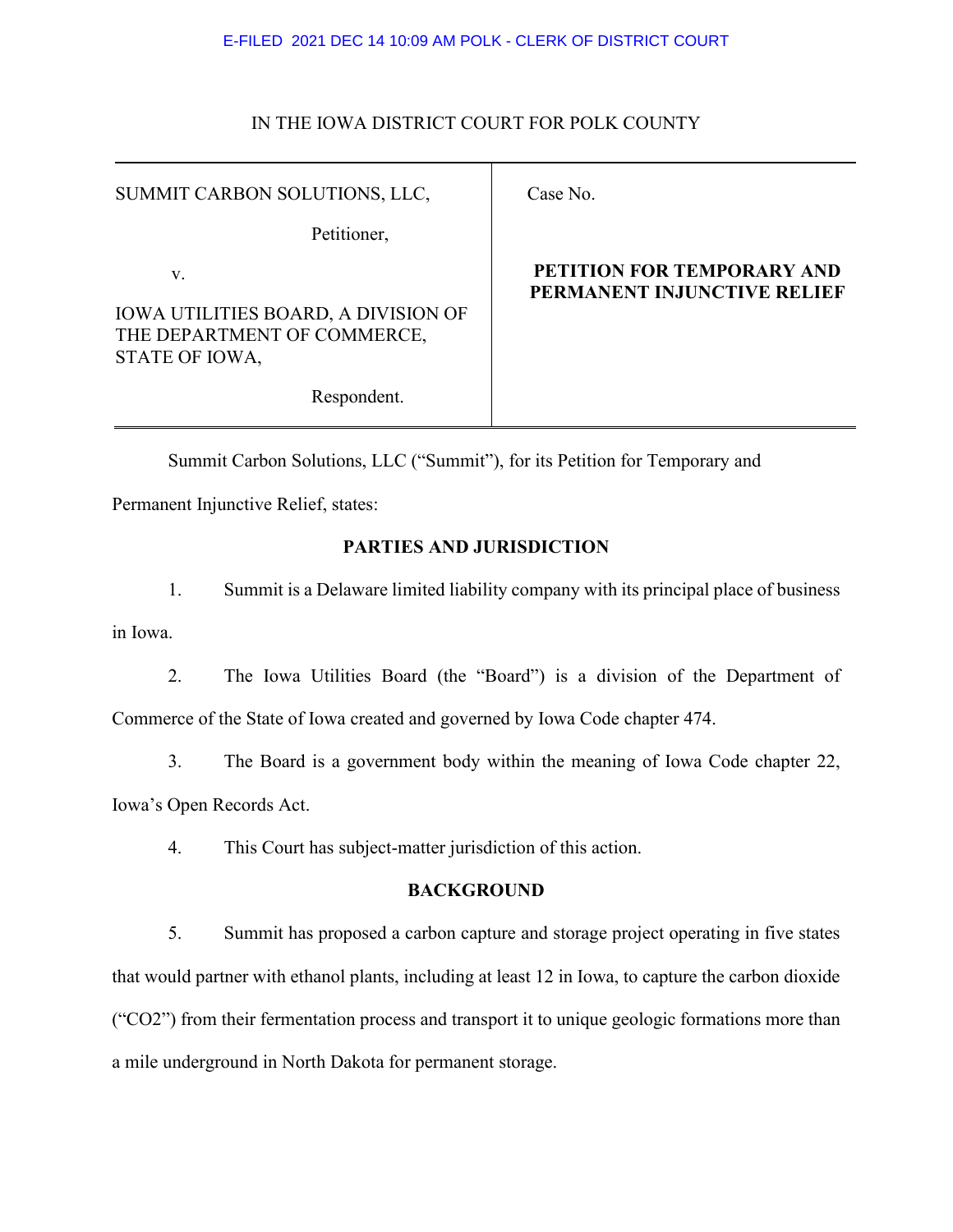6. The project would capture and store up to 12 million tons of CO2 per year, the equivalent of removing the CO2 emissions from 2.6 million automobiles.

7. The project will provide new capital investments, tax revenues, payments to landowners, thousands of construction jobs, and hundreds of good permanent jobs.

8. The project will also reduce the carbon intensity score of Iowa-produced ethanol by 30 points, making it much more competitive in growing low-carbon fuel markets – extending and increasing the market for Iowa's ethanol, and for corn grown by tens of thousands of farmers across Iowa.

# **Summit is required to mail notice of the project to each owner of each parcel in the corridor where the pipeline is proposed**

9. Under Iowa Code chapter 479B and the Board's administrative rules implementing the statute, the first step in seeking a permit for the pipeline to transport the CO2 is to hold a public meeting in each county where the pipeline is proposed to be constructed and operated.

10. Notice of such meetings, including a variety of specified information, must be sent via certified mail to "persons . . . responsible for payment of real estate taxes imposed on the property and those persons in possession of or residing on the property in the corridor in which the pipeline company intends to seek easements." 199 Iowa Admin. Code 13.2(5). The corridor is wider than the initial proposed pipeline alignment to allow for minor modifications in the land acquisition and permitting process.

11. While the list for this mailing begins with county information on who is responsible for paying taxes on a given parcel, it also may include other persons, and more importantly it specifically identifies these persons, by name and with addresses, as persons whose parcels are in an area of interest to Summit.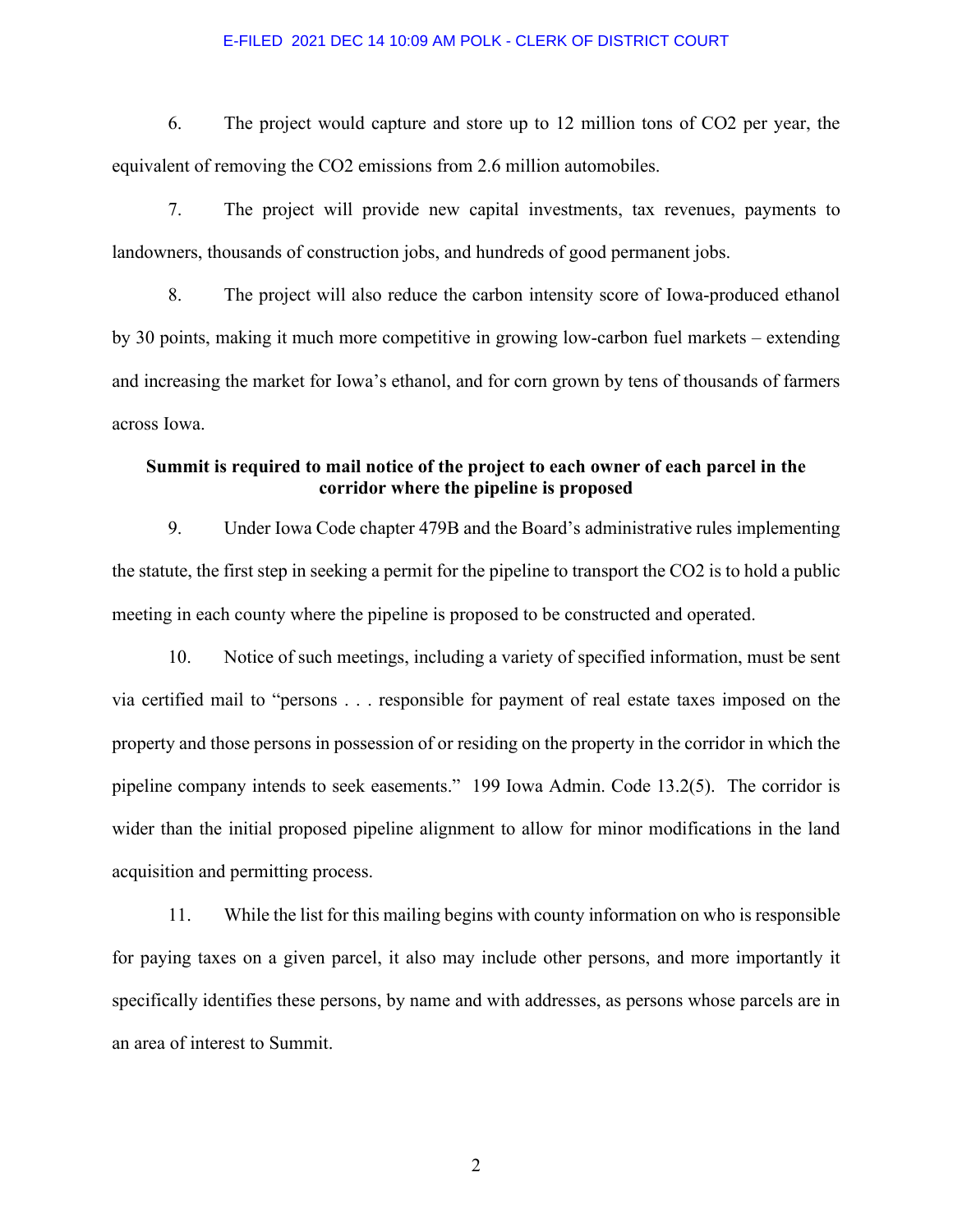12. The mailing lists relating to Summit's project involve over 15,000 records, reflecting each owner of each parcel in the pipeline corridor.

13. Nothing in statute nor the rule requires or contemplates the filing of the list on which the mailing was based to be filed with the Board. Nonetheless, as part of the process of planning for the Board-run public information meetings, Board staff requested that Summit file the mailing lists it used to provide notices.

14. Although filing of the list was not required by law, Summit did not want to refuse a request from the decision-maker on its permit. At the same time, Summit raised concerns about disclosing information about its potential host landowners and potentially exposing them to unwanted publicity.

15. To address both concerns, Summit filed the lists as requested, but with a request for confidential treatment, filed August 13, 2021, as is permitted under the Board's rules and consistent with the Iowa Open Records Act.

16. The individuals named in the mailing list had no input in the process and have never consented to having their names or addresses publicly disclosed.

17. On information and belief, many of the named individuals do not know about the threat of disclosure and have had no meaningful opportunity to protect their rights.

18. In the current environment, identification as persons who may be making a private decision on whether to sign an easement on their private property with Summit may subject them to harassment, and invasion of their privacy, peace and seclusion through no action of their own.

19. In addition to the threat to landowners' privacy rights, disclosure would aid Summit's competitors, including a proposed carbon capture pipeline in Iowa, called the "Navigator" project.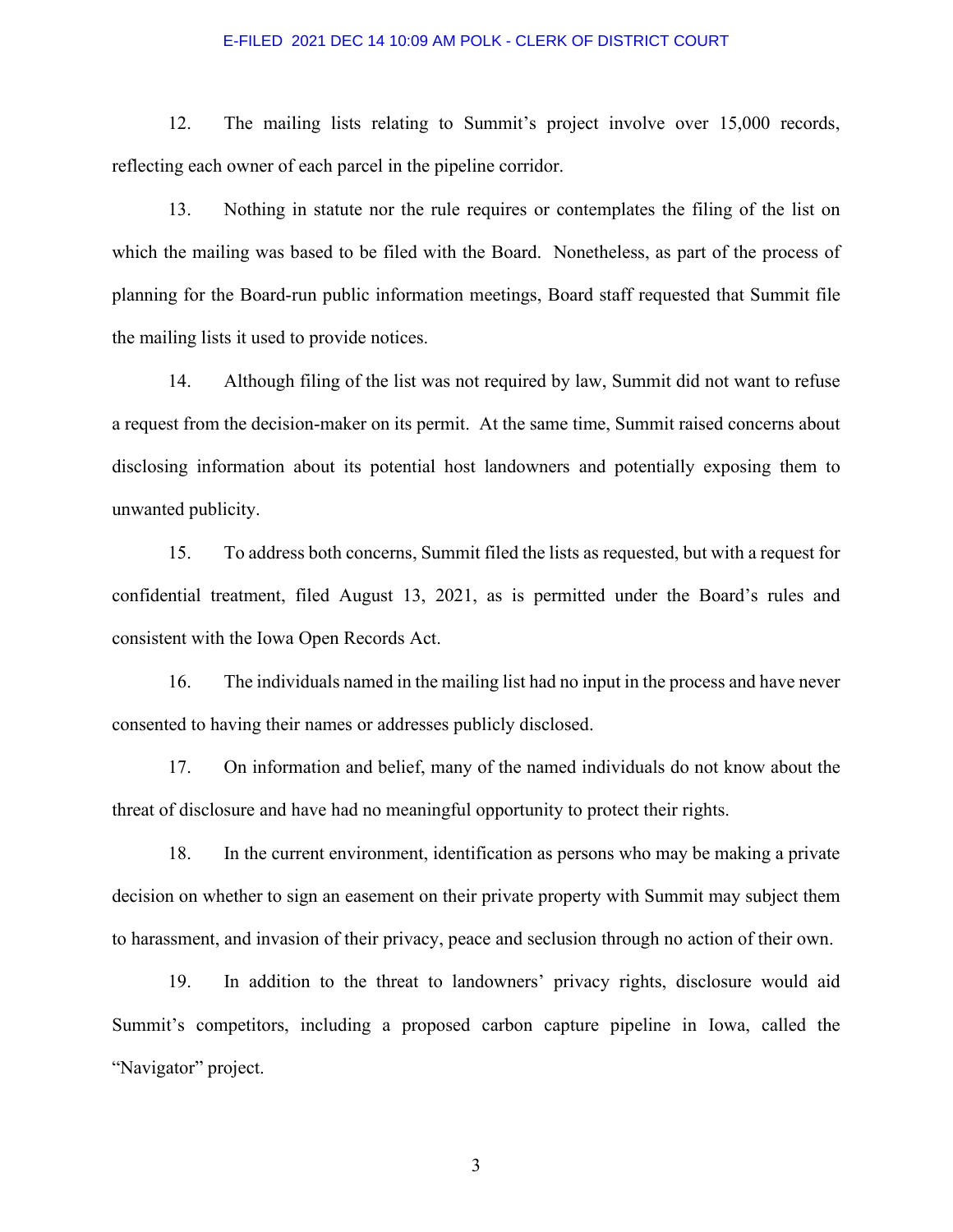20. Disclosure of the individuals named in the mailing list would inform Navigator which landowners may also be negotiating with Summit for easements. It would also inform Navigator how much flexibility Summit has to move its line in a given area, based on being able to determine the exact width of Summit's notice corridor.

## **The Board gives notice of pending release of the mailing lists but provides Summit the opportunity to seek an injunction**

21. Pipeline objectors promptly began to file objections to the confidential treatment, baselessly asserting that Summit's goal, rather than seeking to protect its landowners and neighbors, was instead to deter organizing by opponents by making it harder for such opponents to find each other.

22. No party filed any formal pleading resisting the motion for confidential treatment except for the Office of Consumer Advocate, who filed an objection to the motion on September 14.

23. Many of the non-pleading objections to the confidentiality of the lists had asked the Board not to rule until after the informational meetings.

24. After the last informational meeting on October 22, 2021, Summit filed a Reply to the objections on November 1, and a supplement to the reply on November 16.

25. On November 19, 2021, Sierra Club, Iowa Chapter filed a "Motion to Release Landowner List." As part of that motion, almost as an aside buried in the very last paragraph, Sierra appears to seek alternative relief that the Board took to be a request under Chapter 22:

Sierra Club also requests that this motion be considered an open records request pursuant to Chapter 22 of the Iowa Code.

WHEREFORE, Sierra Club Iowa Chapter requests that the Board deny Summit's Motion for Confidentiality and grant this Motion to Release Landowner List.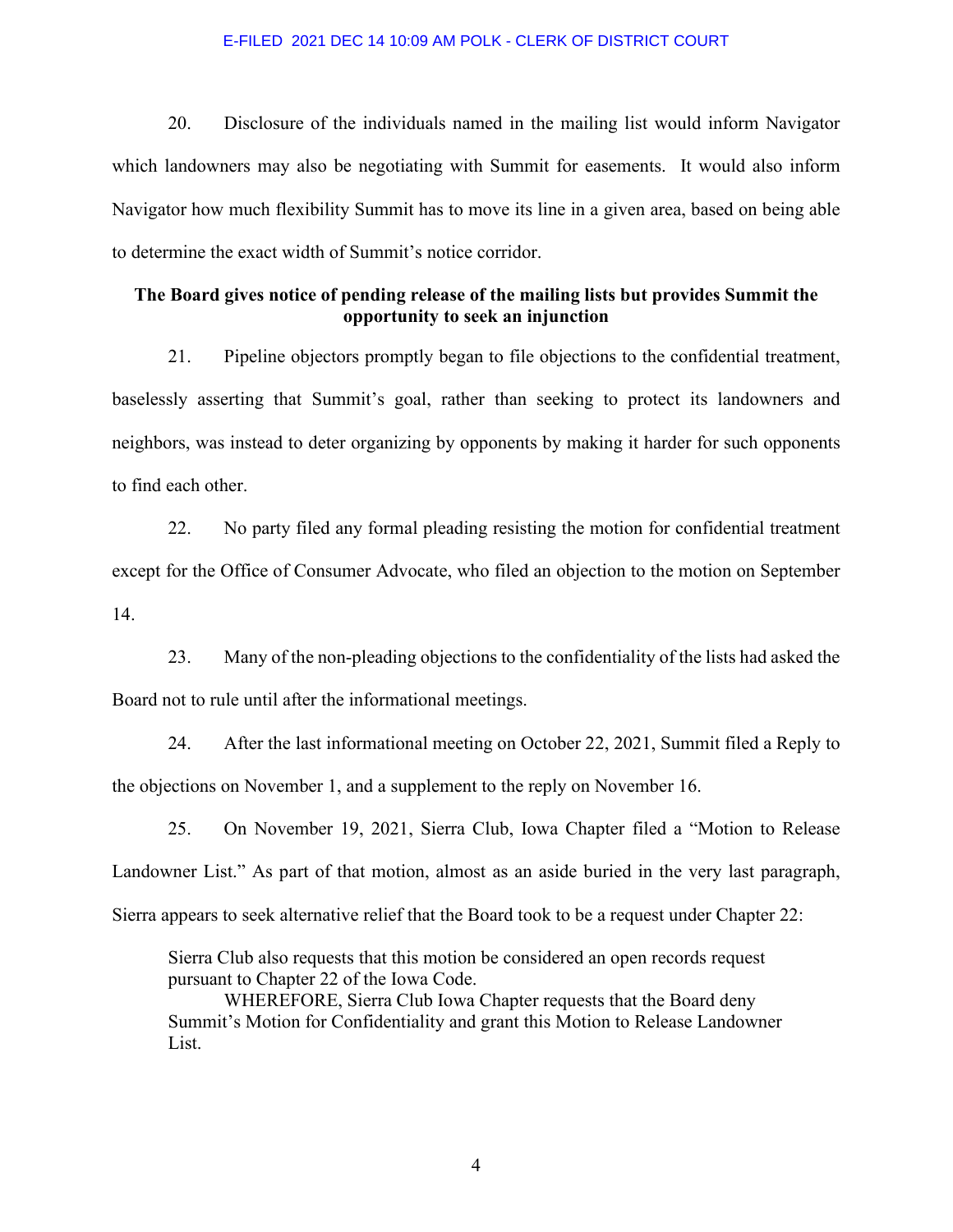26. On November 23, 2021, the Board issued an "Order Granting in Part and Denying in Part Request for Confidential Treatment, With Dissenting Opinion."

27. In that Order, the Board ruled that the lists were public records, and that they didn't fall into the exception in Iowa Code §22.7(6). The Board went on to find, however, that because release of the records did not fall squarely within an open records exception but that it did implicate personal privacy interests, that under Iowa Supreme Court precedent the analysis had to consider those privacy interests.

28. A majority of the Board found that personal records of individuals are protected and should be withheld but found that the privacy interests of business and governmental entities is lesser and that *those* records should be released in 20 days (the time under Iowa Code chapter 17A to seek reconsideration). Summit has now moved for reconsideration seeking to protect either all or a larger set of the records.

29. One Board member dissented, but nonetheless acknowledged the privacy interests and expressed that it may be reasonable to release *all* of the addresses – individual or entity – but *none* of the names so uninvolved, nonconsenting parties would not be specifically identified.

30. Despite this ruling, on November 30, 2021, the Board issued a "Notice of Records Request" addressing the same subject matter – confidentiality of the mailing list filed by Summit. The November 30 Notice noted that as part of its Motion, Sierra Club has also made a records request.

31. The Board stated that in compliance with the Open Records Act and the Board's rules, it was providing Summit with 14-days notice and opportunity to seek an injunction, otherwise after 14 days, despite the order protecting certain records, the Board would release *in their entirety* the lists as filed.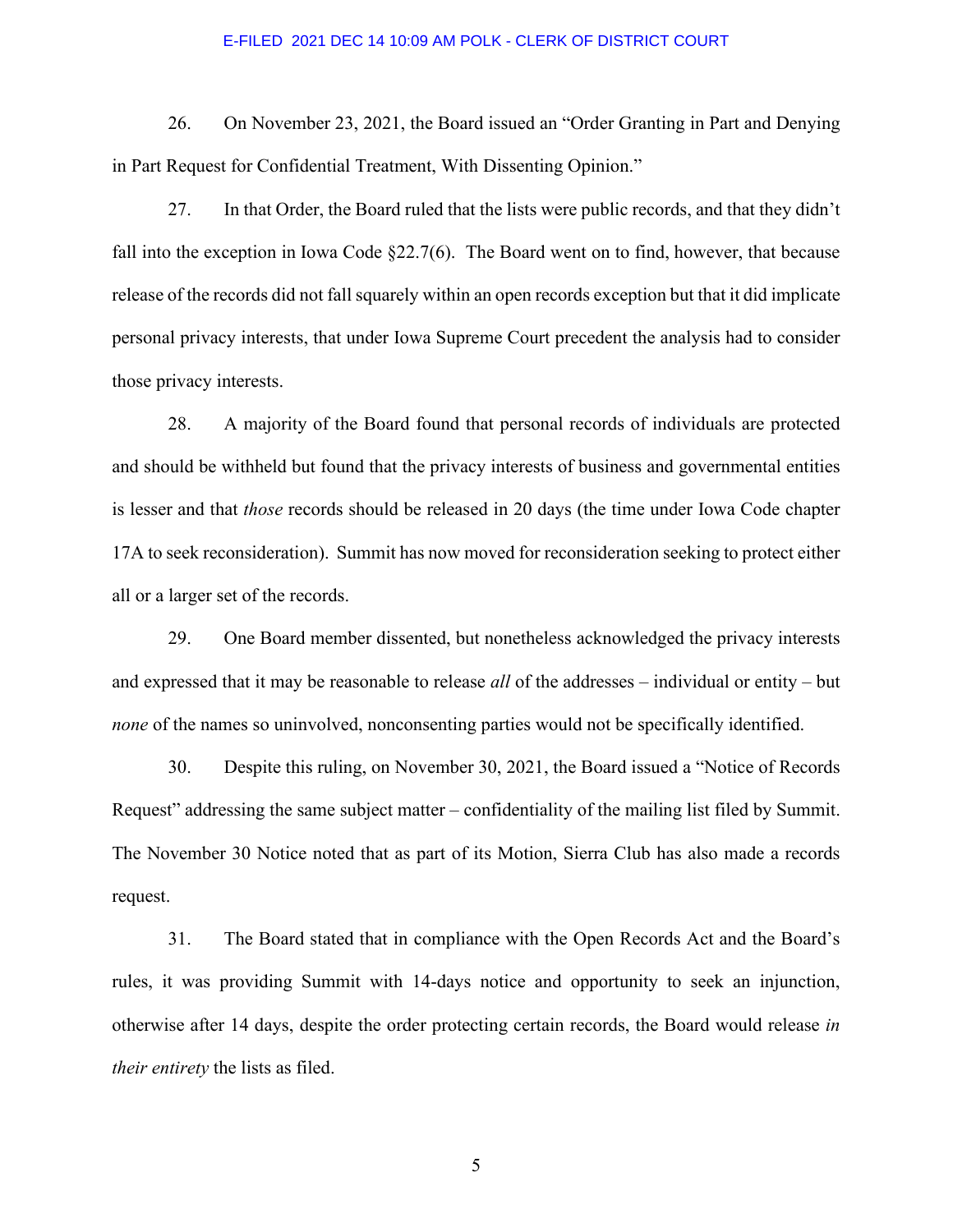### **COUNT I TEMPORARY AND PERMANENT INJUNCTION**

32. Summit repleads and realleges the preceding allegations.

33. The Iowa Open Records Act, including its exceptions, may be enforced by injunction.

34. Summit requests a temporary and permanent injunction prohibiting the Board from releasing the mailing lists Summit voluntarily provided and for which Summit sought confidential treatment because they are excluded from disclosure under Iowa law.

35. Summit would be aggrieved or adversely affected by examination or copying of the mailing lists.

36. Under Iowa Rule Code § 22.8(1) and Iowa Rule of Civil Procedure 1.1502(1), Summit's request for a temporary and permanent injunction is supported by the Declaration of Jake Ketzner attached as Exhibit 1.

37. As more fully set forth in the Ketzner Declaration, the examination of the mailing lists would clearly not be in the public interest and would substantially and irreparably injure both the persons on the mailing lists and Summit, entitling Summit to an injunction prohibit the lists' release.

38. Summit is likely to succeed on the merits of its claims and the balance of harms favors issuing a temporary injunction.

39. No petition for the same relief of part of it has previously been presented to and refused by any court or justice.

40. Summit requests a hearing on this matter and that the Court, as permitted by Iowa Code § 22.8(2), waive any bond requirement for an injunction.